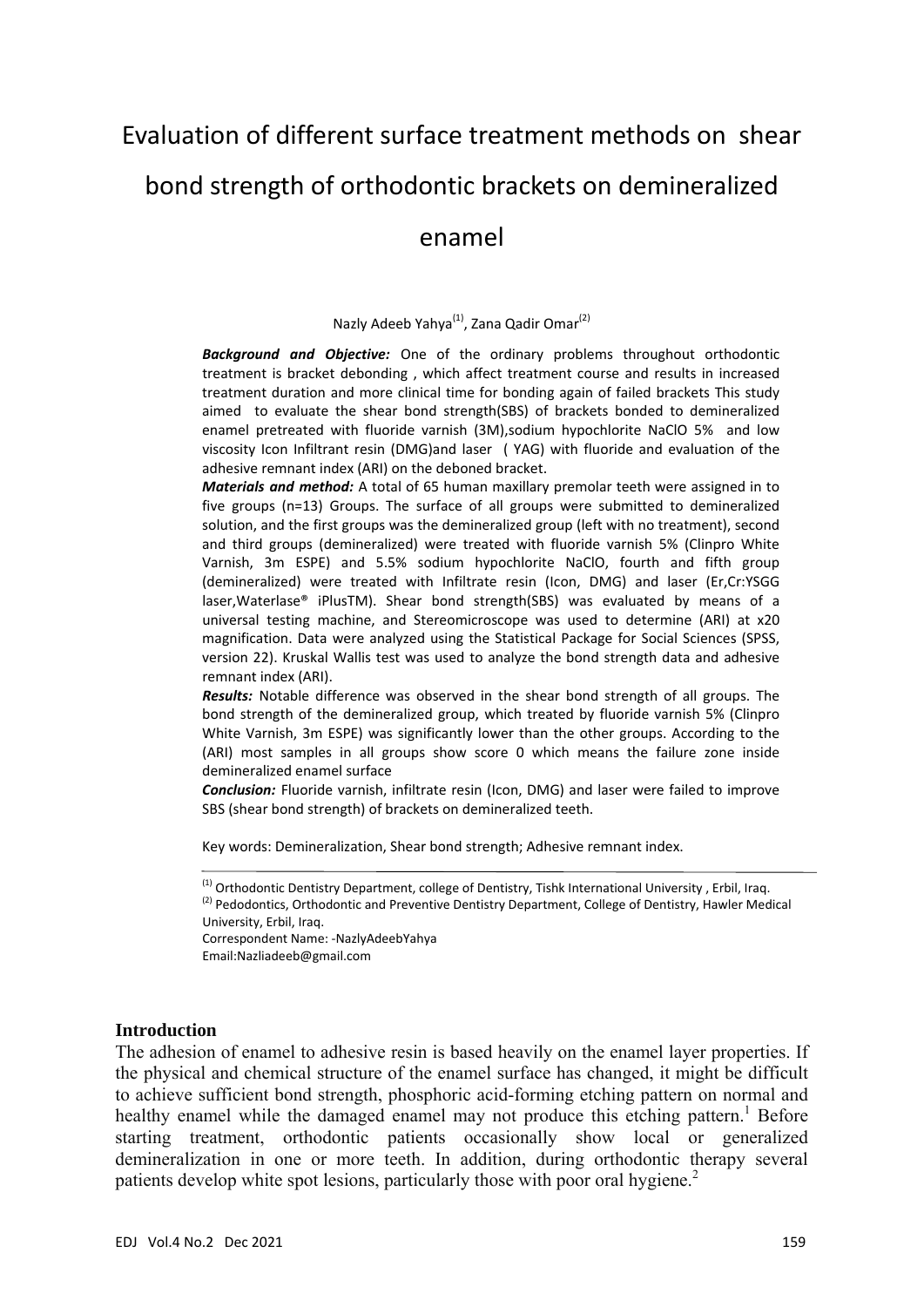Clinicians may be required to attach brackets to demineralized enamel in such situations. Email demineralization is an early stage of dental caries that happens when plaque is allowed to stay on the surface of the tooth for a critical period of time.3 Demineralization is a side effect of orthodontic treatment, with levels ranging from 2% to 96%.<sup>4</sup> And the presence of fixed devices has been associated with prolonged accumulation of plaque bacteria on the enamel surfaces.<sup>5</sup> Clinically, demineralization is an early stage of dental caries. At this stage, the tooth surface is undamaged, although forceful probing can cause cavitation.<sup>6</sup> To prevent demineralization of enamel, orthodontists have tried various methods and materials.<sup>7</sup>

For this reason, several researchers have suggested a number of methods to enhance the bonding interface. Pretreatment of 5% sodium hypochlorite (NaClO) hypo-mineralized enamel has been suggested to remove excess enamel proteins (deproteinization), thus improving bond strength. $8-11$  There are many ways of delivering fluoride to the patients during orthodontic treatment. These include topical fluorides (such as mouth rinse, soap, varnish, toothpaste) and fluoride-releasing products (such as binding materials, elastics).<sup>12</sup> Another widely used technique is the remineralization and stabilization under fluoride treatment of the incipient lesions. White spot carious lesions could be demineralized as a result of the absorption and accumulation of salivary minerals, thus at least the lesion doesn't not remain active.<sup>13</sup> The use of enamel-penetrating, low -viscosity light-curing resins was introduced as a new method of controlling demineralization to avoid further demineralization.<sup>14</sup> This method aims of obstructing pores of untreated enamel lesions and thus preventing acid penetration into the lesions by creating a diffusion barrier within the enamel lesion.<sup>15</sup> Ekizer et al reported infiltration of the resin infiltration of the porous lesion structures

could mechanically reinforce the lesion and prevent caries formation.

The use of laser yttrium aluminum garnet (Er: YAG) is another method of lowering demineralized enamel. Erbium: yttrium aluminum grenet laser (Er: YAG) was used in cavity preparation, carious tissue removal, cavity decontamination, and tooth surface conditioning.<sup>16</sup>

The study aimed to evaluate the effects of fluoride varnish (3M), sodium hypochlorite NaClO 5%, low viscosity Icon Infiltrant resin (DMG) and laser (Er.YAG) with fluoride on shear bond strength of bracket on the demineralized tooth and to explore the adhesive remnant index (ARI) on the deboned bracket.

# **Material and method**

Sixty-five human maxillary premolar teeth extracted for orthodontic require. Which were free form caries, enamel defects, corrosion, hypoplastic enamel deformities and fillings were used, and all samples were washed with water to remove all traces of blood, and placed for 48-hour in 0.1 percent thymol solution to prevent dehydration and bacterial growth. $17$  Then all the samples were retained in distilled water in the refrigerator at 4C, to avoid stagnation distilled water was changed every 24 hours.<sup>18</sup> For the purpose of this experiment 65 blood collection tube that is used for medical laboratory purpose, which were 13mm in diameter and 80mm in length each tube is 3ml volume were used, each sample was placed in each blood collection tube by tweezers, each tube contained one sample that immersed in approximately 1ml of demineralized solution for one and half month. The demineralized solution consisted of 2.2 mM CaCl2, 2.2 mM Na-H2PO4, and 50 mM acetic acid, with pH adjusted to 4.8 using KOH, and the solution was replaced every two weeks. After demineralization all samples were randomly assigned in to five groups in which each group contained 13 samples (Figure1).

 Then all samples were embedded in rectangular mold (3\*3\*1.5), which were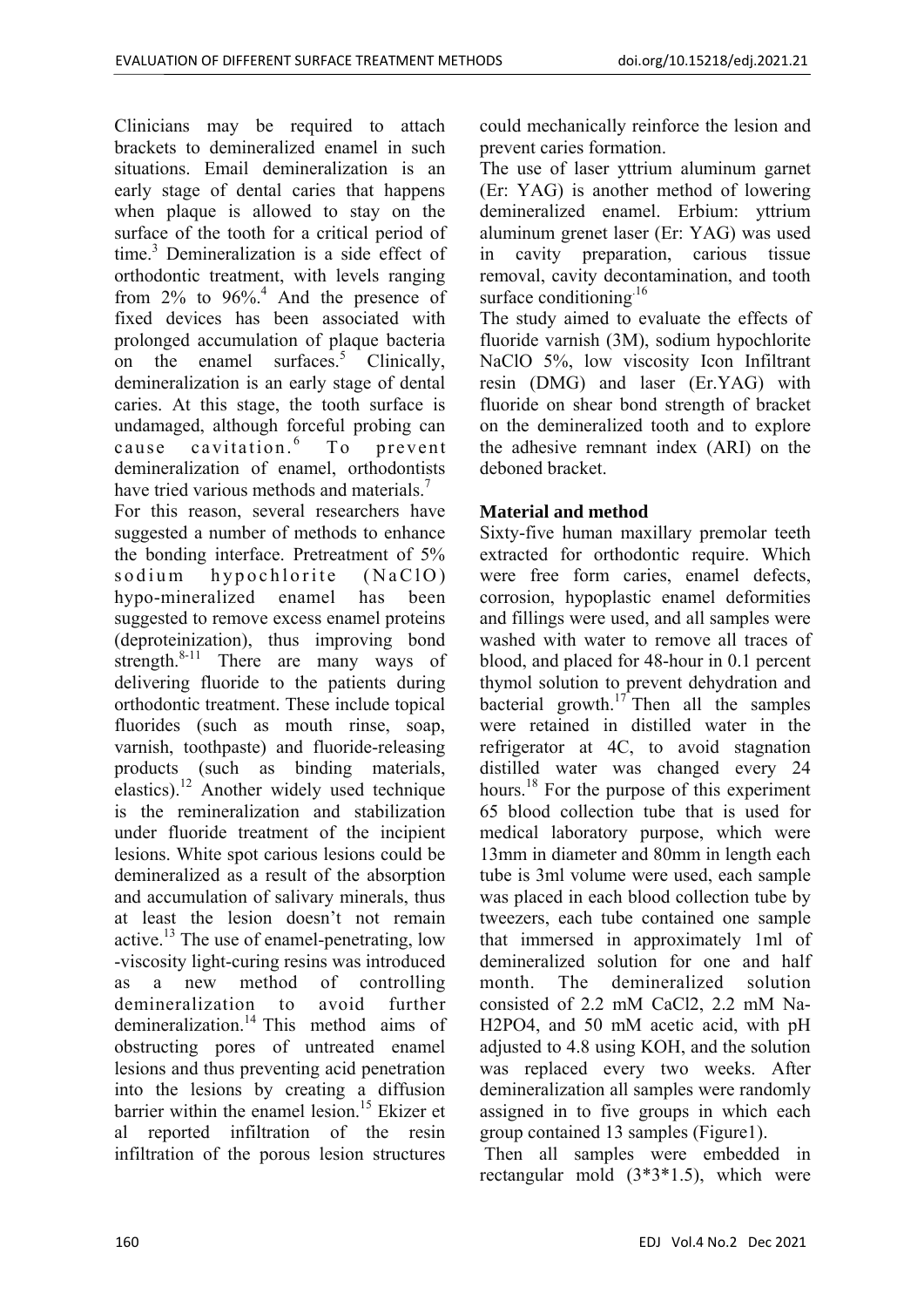filled with self-curing acrylic resin polymer mixed with the colored monomer (2.0/1.0 ratio) according to manufacturer instructions, each group has different color code.

All the samples were positioned vertically into a colored acrylic block in such design that the labial surface of the tooth at a level slightly below the cervical line was visible. The samples were aligned by using straight



**Figure 1: A schematic diagram showing sample grouping**



**Figure 2: samples alignment inside acrylic resin using a dental surveyor**

**Brackets.** In the present study Sixty-five conventional upper pre-molar stainless steel metal brackets (Gemini Series®; 3M Unitek Dental Products, Monrovia, California, USA) were used. The brackets base area was provided by the manufacturer (9.806 mm2).

**Bonding procedure.** With the aid of the thermometer the bonding procedure was carried out at  $23^{\circ}$ C  $\pm 2^{\circ}$ C in the Laboratory according to the International Standardization Organization, TS 11405 (ISO/TS11405:2015 2018).<sup>20</sup>

Bonding of bracket to the enamel surface of the samples procedure was done accordant to the manufacture order, Fluoride-free pumice and a rubber cup for 10 second and rinsed for 10 second and dried foe 5 seconds with oil and moisture-free compressed

Group one (demineralized/no treatment): - After the demineralization process, surfaces of demineralized enamel were etched with 37% phosphoric acid gel (3M unitek) for 30 s, then rinsed with water for 15 s and dried with an oil-free air source for 10  $s$ <sup>21</sup> A thin layer of Transbond XT primer (3M Unitek, Monrovia, CA, USA) was later applied on the etched surface, and the bracket was placed in the middle of the clinical crown using Transbond XT adhesive (3M Unitek).

Group two (Demineralized / NaOCl) 5.2%: - After the process of demineralization the enamel was etched with a phosphoric acid gel of 37% for 30 s, then rinsed for 15 seconds with water and dried 10 seconds with an oil-free air stream.<sup>21</sup> After acid conditioning, the enamel was applied with the 5% sodium hypochlorite solution for 1 minute, then washed with water for 15 s and dried with oil and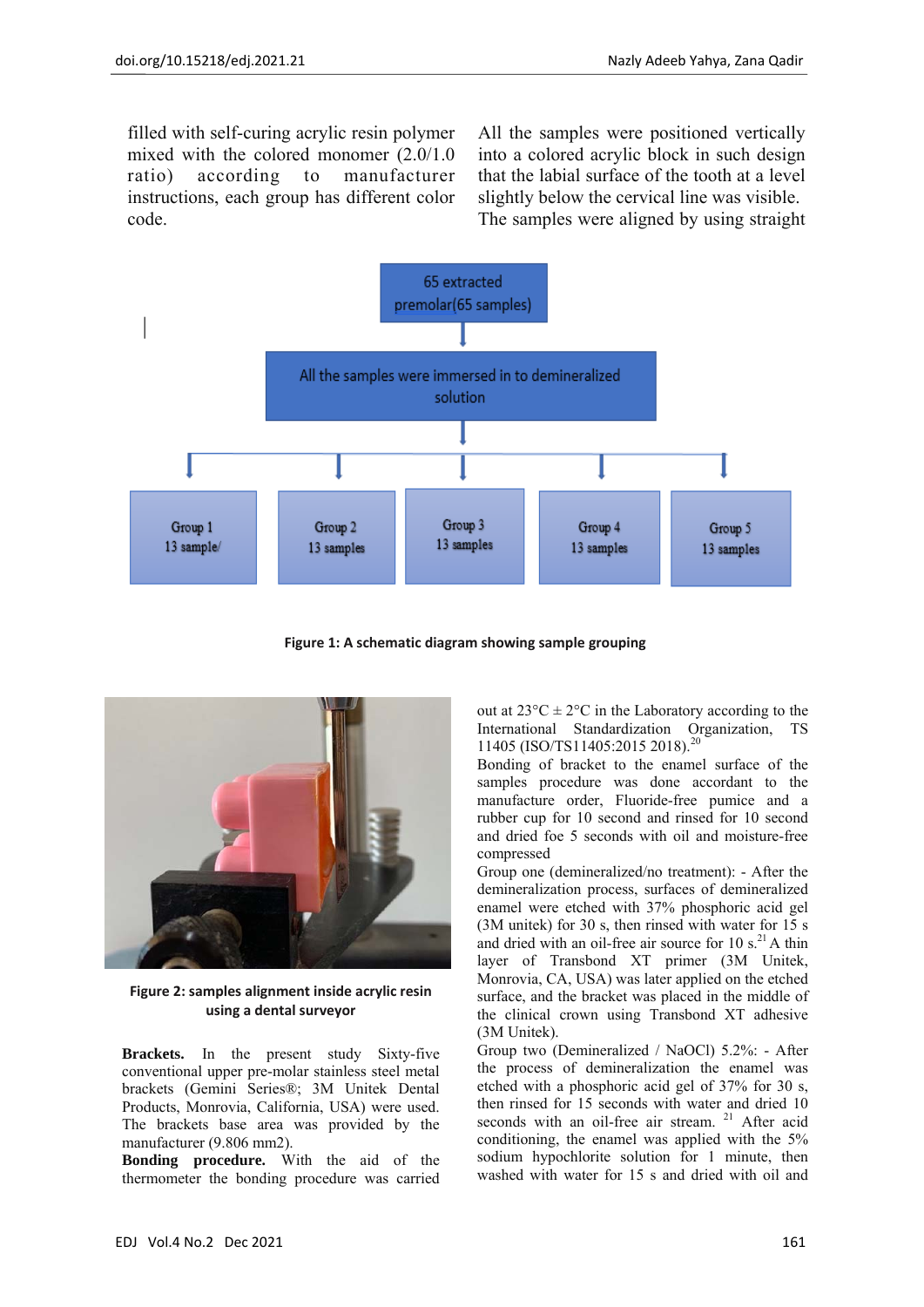moister free air source for 10 s. A thin layer of Transbond XT primer (3 M Unitek, Monrovia, CA, USA) was later applied to the etched enamel surface and the bracket was positioned with Transbond XT adhesive  $(3 M$  Unitek) at the center of the clinical crown.<sup>2</sup>

Group three (*demineralized/NaF*):- In post demineralization process (3M ESPE Clinpro White Varnish) was smeared on the demineralized enamel surface for 4 min. then the samples of this group were washed with water for two following periods of 5 min each to eliminate any freely soluble reaction products.22 Then the teeth were etched with 37% phosphoric acid gel, A thin layer of Transbond XT primer (3M Unitek, Monrovia, CA, USA) was later smeared on the etched surface, and the bracket was placed at the equidistant of the clinical crown using Transbond XT adhesive (3M Unitek).<sup>21</sup>

Group four (*demineralized/DMG infiltrant resin): -*  After demineralization process enamel surface was etched with Icon Etch (15%HCL) for 2 minutes, then rinsed off with water for 30 seconds after rinsing icon dry was applied for 30 second the dried with oil and water free after this step Icon infiltrant applied for 3 min the dispersed with air and light cured for 40 s, again icon infiltrate applied as a second layer for 1 min and light cured for 40 second.<sup>2</sup>

Group five (*demineralized/*Laser irradiation (Waterlase® iPlusTM)): - After demineralization process enamel Laser irradiation (Waterlase® iPlusTM) was applied 10 seconds, after sodium fluoride gel over a period of 5 minutes was applied, Laser etching was done for 10 sec using Er, Cr:YSGG laser (Waterlase® iPlusTM) in noncontact mode at a distance of 15mm with pulse duration of 140μs at 4W energy (60% water 40% air), 50 Hz energy.<sup>24</sup>

After applying the adhesive paste on the base of brackets and then positioning the bracket mesiodistally along the long axis of the tooth, the compressive force of 300 gm was applied for 10 seconds with the aid of the surveyor and load.<sup>25</sup> In the following steps The excess adhesive was removed from around of the base of the bracket with the aid of dental probe after that adhesive was cured with light cure source positioning the light guide 1mm away from the bracket-tooth interface for 40 second (10 second for each side; cervical, incisal, mesial, distal surface) at an intensity of  $1600 \text{mW/cm2}$ .<sup>26</sup> the intensity of light cure was checked before each curing. Subsequent to the completion of the bonding process, samples were kept in artificial saliva at 37°C incubator for 24 hours to allow complete polymerization of the resin. $27$ 

**Evaluation of Shear bond strength (SBS) test.**  Universal testing machine (TERCO-MT3037, SWEDEN) was used to calculate SBS, and the bracket was deboned by applying (0-20) KN load cell at a crosshead speed was 1 mm/minute.28 The samples were positioned at the base plate of the machine for the sharp end of the chisel to be against the edge of bracket base, applying a force parallel to the tooth surface in occluso-gingival because the



**Figure 3: Universal testing machine for SBS meas‐ urement** 

applied force in shear bond strength machine should be parallel to the long axis of the tooth direction (Figure 3). The force required to deboned each bracket was measured in Newtons (N) and transformed into megapascals (MPa) as a ratio of Newtons to the surface area of the bracket ( $MPa = N/$  $mm2)$ .<sup>29</sup>

**Adhesive remnant index (ARI).**In post of bracket debonding, the enamel surface of all samples and orthodontic brackets base was examined at x20 magnification under a stereomicroscope (MO-TIC ST -39 series) to determine the quantity of adhesive resin left on the tooth surface. Endo et al. $30$  suggested the adhesive remnant index score used to assess the debonding characteristics of each sample.

**Statistical analysis.**Data were analyzed using the Statistical Package for Social Sciences (SPSS, version 22). Kolmogorov-Smirnov test and Shapiro-Wilk test were used to test the normality of data. Kruskal Wallis test was used to determine if there are statistically significant differences between the groups. Fisher's exact test was used to compare the proportions as the expected count of more than 20% of the cells of the Table was less than 5. A pvalue of  $\leq 0.05$  was considered statistically significant.

#### **Result**

Table 1 shows the mean shear bond strength, standard deviation minimum and maximum values of all groups. Group 3 (control/ NaClO) showed the highest mean SBS value  $(5, 256 \pm 1.306)$  and group 2 (demineralized/ fluoride varnish) showed the lowest SBS value  $1.804 \pm 0.945$ ). In Table 2 Kruskal Wallis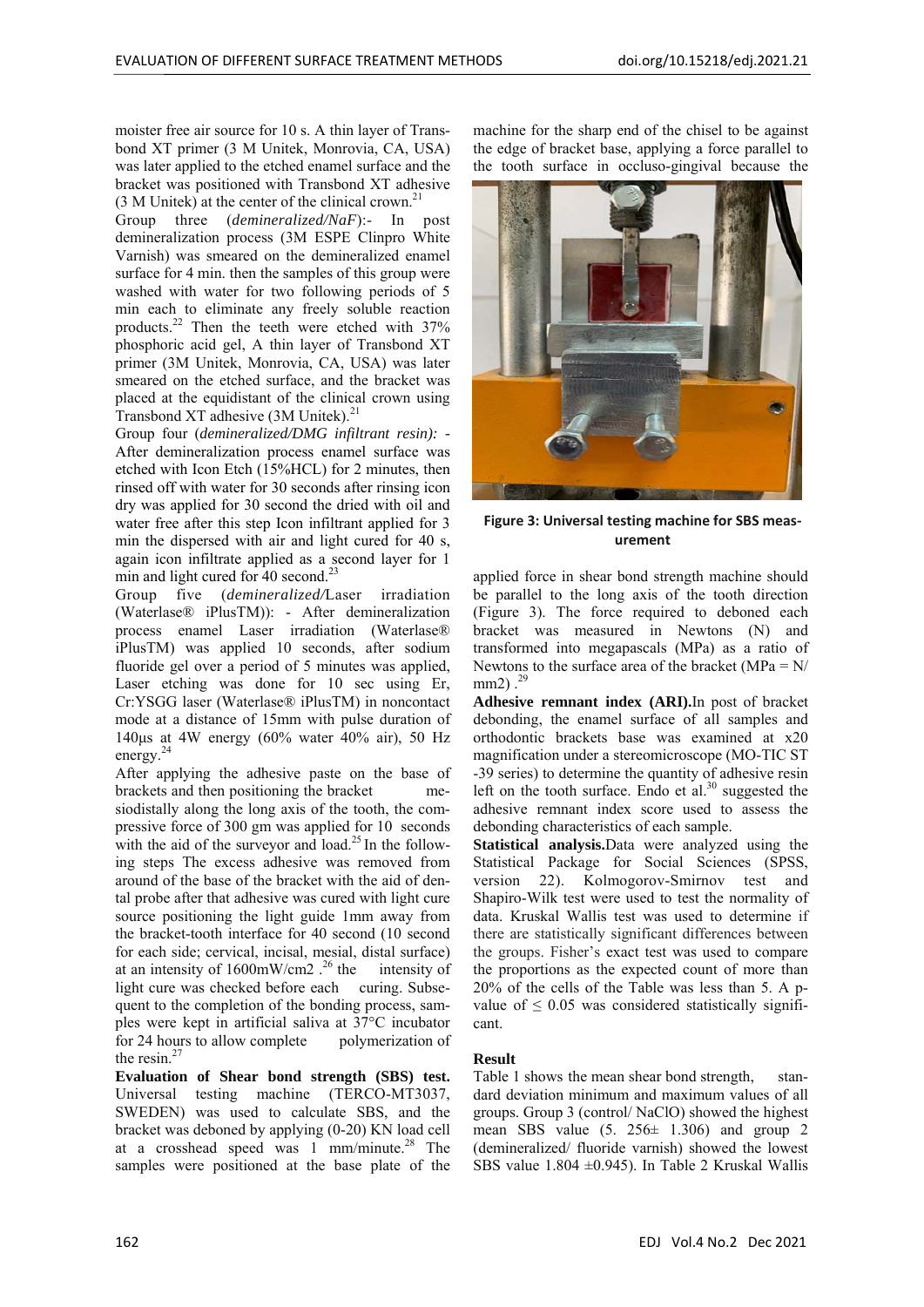test showed a statistically significant difference in the means among all the groups  $(p \le 0.001)$  difference was detected between the groups regarding the mean rank of shear bond strength. The highest rank (and hence the mean) was observed in the demineralized/ NaClO group, and the lowest was in the demineralized /fluoride varnish group.

The results of the ARI analyses are presented in Table 3. As could be seen there was a higher frequency of ARI scores of 0 in all groups which indicated that failure was mainly In demineralized teeth while in group 1 Demineralized / control and group 3 Demineralized/ NaClO showed %57 frequency of ARI scores with one which indicated that failure was mainly in the adhesive cement in Demineralized /fluoride and demineralized / Demineralized/ /Laser irradiation showed % 100 scores 0 while Demineralized / control and dementalized /NaClO shows the lowest percentage of score 0 and the both group showed the highest percentage of score 1 and 2 which indicate that the failure was in adhesive cement.

| <b>Groups</b>                                          | N  | <b>Mean shear</b><br>bond mega-<br><b>Pascal</b> | <b>Standard</b><br><b>Deviation</b><br>$(\pm SD)$ | <b>SE</b> | 95% Confidence<br><b>Interval</b><br>for Mean |                              | <b>Min</b> | <b>Max</b> |
|--------------------------------------------------------|----|--------------------------------------------------|---------------------------------------------------|-----------|-----------------------------------------------|------------------------------|------------|------------|
|                                                        |    |                                                  |                                                   |           | Lower<br><b>Bound</b>                         | <b>Upper</b><br><b>Bound</b> |            |            |
| Demineralized /<br>control                             | 13 | 3.765                                            | $(\pm 1.523)$                                     | 0.422     | 2.845                                         | 4.686                        | 2.04       | 6.12       |
| Demineralized /<br>fluoride varnish                    | 13 | 1.804                                            | $(\pm 0.945)$                                     | 0.262     | 1.233                                         | 2.375                        | 1.02       | 4.08       |
| Demineralized/<br><b>NaCIO</b>                         | 13 | 5.256                                            | $(\pm 1.306)$                                     | 0.362     | 4.466                                         | 6.045                        | 3.06       | 7.14       |
| Demineralized /<br><b>DMG</b> resins infil-<br>tration | 13 | 2.902                                            | $(\pm 1.306)$                                     | 0.362     | 2.113                                         | 3.692                        | 1.02       | 6.12       |
| Demineralized//<br>Laser irradiation                   | 13 | 2.432                                            | $(\pm 1.143)$                                     | 0.317     | 1.741                                         | 3.123                        | 1.02       | 4.08       |
| Total                                                  | 65 | 3.232                                            | (±1.716)                                          | 0.213     | 2.807                                         | 3.657                        | 1.02       | 7.14       |

**Table 1. Descriptive statistics of shear bond strength**

|                                               | <b>Mean Rank of shear bond</b><br>strength | (P) value<br>by (Kruskal<br><b>Wallis test)</b> |
|-----------------------------------------------|--------------------------------------------|-------------------------------------------------|
| Demineralized / no treatment                  | 39.69                                      |                                                 |
| Demineralized /fluoride varnish               | 16.38                                      |                                                 |
| Demineralized/NaOCl                           | 53.31                                      | < 0.001                                         |
| <b>Demineralized /DMG resins infiltration</b> | 30.27                                      |                                                 |
| Demineralized//Laser irradiation              | 25.35                                      |                                                 |

## **Discussion**

In the present study, the shear bond strength of brackets was tested on demineralized human maxillary premolars the samples were demineralized by using the protocol described by Advani et al. $31$  the benefit of using artificial demineralization solution is that these lesions are better standardized than natural demineralization in human

teeth , according to this study , human extracted maxillary premolar with artificial caries lesion was taken in the present study as a substitute for testing bracket bond strength to demineralized human enamel after pretreatment with fluoride varnish, sodium hypochlorite(NaOCl), Icon resin infiltration( DMG) and laser irradiation (Er,YAG) followed by fluoride gel respec-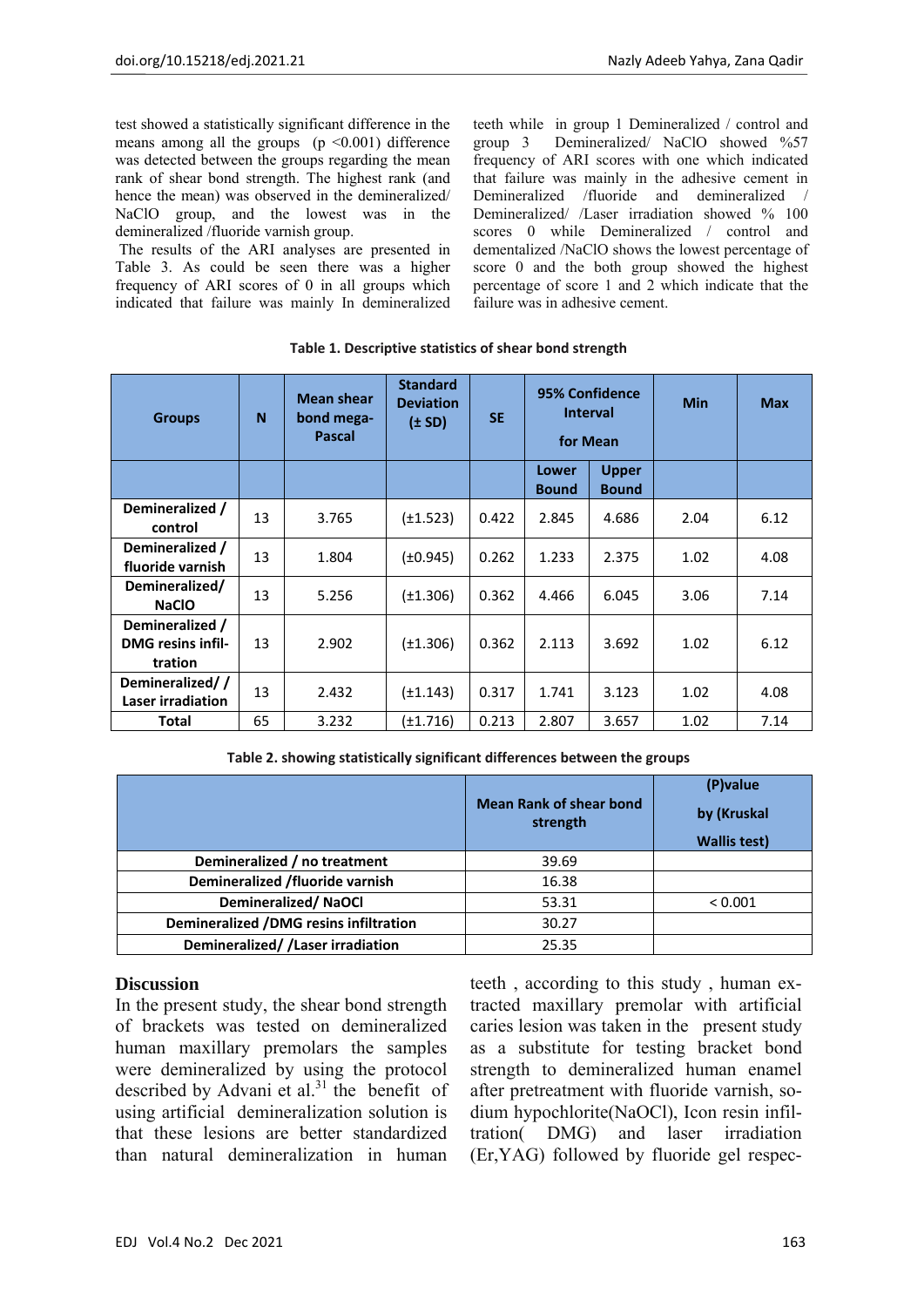|                                                        | <b>Remnant index (ARI)</b> |         |             |        |                |        |                |        |  |
|--------------------------------------------------------|----------------------------|---------|-------------|--------|----------------|--------|----------------|--------|--|
|                                                        | Zero*                      |         | $1*$        |        | $2*$           |        | $3*$           |        |  |
|                                                        | No.                        | (%)     | No.         | (%)    | No.            | (%)    | No.            | $(\%)$ |  |
| Demineralized /<br>no treatment                        | $\overline{2}$             | (15.4)  | 7           | (53.8) | $\overline{2}$ | (15.4) | $\overline{2}$ | (15.4) |  |
| Demineralized /<br>fluoride varnish                    | 13                         | (100.0) | $\mathbf 0$ | (0.0)  | $\mathbf 0$    | (0.0)  | $\mathbf 0$    | (0.0)  |  |
| Demineralized/<br><b>NaCIO</b>                         | 3                          | (23.1)  | 7           | (53.8) | $\mathbf{1}$   | (7.7)  | $\overline{2}$ | (15.4) |  |
| Demineralized /<br><b>DMG</b> resins infil-<br>tration | 6                          | (46.2)  | 3           | (23.1) | $\overline{2}$ | (15.4) | $\overline{2}$ | (15.4) |  |
| Demineralized//<br>Laser irradiation                   | 13                         | (100.0) | $\mathbf 0$ | (0.0)  | $\Omega$       | (0.0)  | $\mathbf 0$    | (0.0)  |  |
| <b>Total</b>                                           | 37                         | (56.9)  | 17          | (26.2) | 5              | (7.7)  | 6              | (9.2)  |  |

#### **Table 3. Distribution and percentages of adhesive remaining on the tooth after debonding**

P < 0.001 (By Fisher's exact test). ARI scores were: 0‐ indicating no adhesive; 1‐ less than half of the adhe‐ sive; 2‐ more than half of the adhesive; and 3‐ all of the adhesive remain on enamel.

tively, the bracket placement was after 56 hours during these hours the samples were stored in artificial saliva.

The group which treated with (sodium fluoride) NaF decreases the strength of the bond from 3,765 m to 1,804 No significant improvement in the strength of the shear bond was reported when the demineralized enamel was fluoridated before placement. The present study is confirmed with this study which revealed that the penetration of bonding agents into demineralized enamel was decreased where fluoride agents were found to have been added before bonding.<sup>32</sup> This degradation of the bonding agent may result in a decrease in shear bond strength. In comparison, some studies have found that NaF treatment with demineralized enamel improves the strength of the bond. 33

Demineralized samples were handled with NaClO to improve the shear bond strength between demineralized and bracket from 3,765 to 5,256. Previous studies recommended pretreatment of molar incisor hypomineralization (MIH).<sup>8,9</sup> or

hypocalcified amelogenesis imperfecta  $(AI).<sup>10,11</sup>$  using 5 percent NaOCl to remove intrinsic enamel proteins and thus increase bond strength.

In their analysis, Venezie et al. $<sup>11</sup>$  stated that</sup> pretreating NaOCl-affected enamel would make the enamel crystals more exposed to the etching solution, resulting in a clinically more desirable etching surface William et al.<sup>9</sup> also suggested initial etching of the 37% phosphoric acid hypo mineralized defect, adding 5% NaOCl and then re-etching the enamel layer before resin placement. This technique provides better binding and the amount of microleakage reduces. $^{13}$  These findings are consistent with the results of this study. It should be noted that Venezie et al.15 used NaOCl before enamel surface acid conditioning, which also shows an increase in SBS in NaOCl-treated samples. But this method was used after acid etching by Saroglu et al. $10$  William et al. $9$  suggested initial etching with 37% phosphoric acid of the hypo mineralized defect, adding 5% NaOCl and then re-etching the enamel layer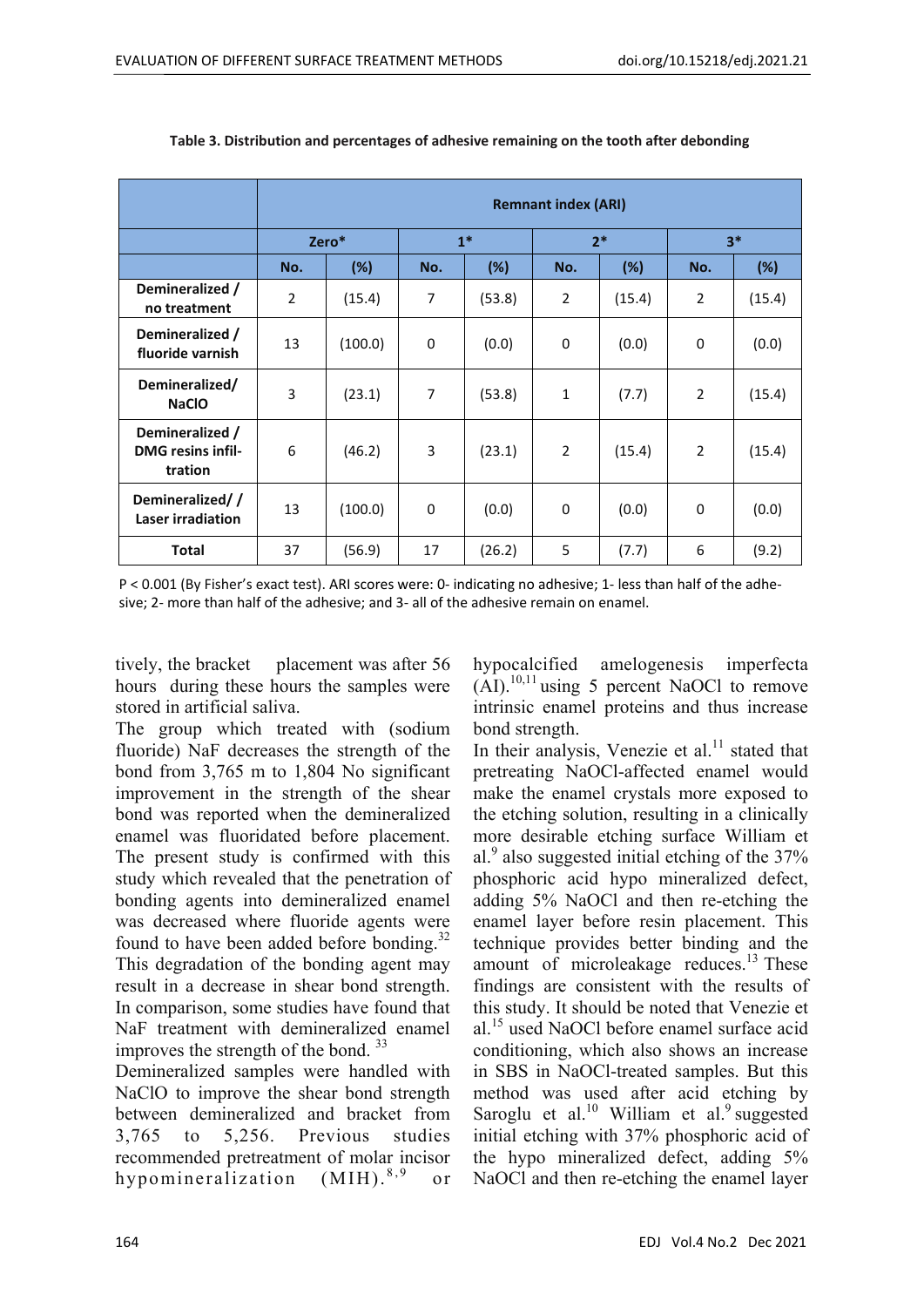subsequent to resin application. The latter technique may give the demineralized enamel higher bond strength, but further research is required to confirm this assumption. In group 4 (demineralized / infiltrate icon -DMG) presented SBS didn't improve, this showed that the process of aging infiltrated areas did not adversely affect the SBS of brackets. This finding is agreed with Vianna et al. $34$  mentioned According to the prescribed bonding procedure, the infiltrated surfaces are etched with 35% phosphoric acid prior to the application of primers and Transbond XT. Consideration should be given to the erosive potential of phosphoric acid on infiltrants. Thus, etching will partially eliminate the infiltrated region layer. Furthermore, this result is also related to Montasser et al. $35$  which indicates no significant difference in SBS between the Icon and the control group. The icon had a hydrophilic property that could allow it to penetrate into the tooth surface, leading to direct contact with this surface. It minimizes the influence of oxygen and increases the SBS-enhancing polymerization reaction.36 But the result is inconsistent with Ekizer et al. $15$  reported that SBS increased significantly when Icon was used as a preconditioner when orthodontic brackets were attached to enamel surfaces. In addition, Naidu et al  $^{37}$  found that after Icon preconditioning, there was a significant increase in SBS.

In group 5 ( demineralized /laser irradiation ) treatment with laser didn't improve adhesion or in other words, unbaled to increase the shear bond strength of the bracket on the demineralized enamel this result is agreed with Many researchers that have affirmed , adherence to hard dental tissue after Er: YAG laser etching is lower than that obtained after traditional acid etching: enamel and dentin surfaces prepared by Er: YAG laser etching show only significant underlying fissuring adverse to adherence<sup>38</sup>

Goncalves et al.<sup>39</sup> also found no significant

variations in enamel tensile bond strength compared to acid conditioning only when Er: YAG laser (at 80 mJ output power) was treated with enamel surface followed by acid etching. Others used laser only to facilitate conditioning.<sup>39</sup> It has been reported that Er: YAG laser is a theoretically adequate method for conditioning enamel, but it has been reported that Er: YAG laser is an appropriate method for conditioning enamel.40 but it generates lower bond strength values when compared with the conventional acid etching technique.<sup>41</sup> The adhesive remnant index (ARI) is considered a method of evaluating the bond failure interface. The results for the ARI scores be evidence of a higher frequency of bond failure at the enamel-adhesive interface in all demineralized groups (more than 56.9%) compared to that for normal enamel (9.2%). The samples that were treated with NaOCl and flowable resin infiltrate Icon (DMG) demonstrated the higher ARI scores than those samples that were treated with fluoride varnish and laser (Er.YAG). In other words, the failure primarily occurred at the bracket- adhesive interface, which means the adhesive bond strength to enamel and cohesive bond strength of the adhesive were higher than the adhesive bond strength to the base of the bracket. On the other hand, those samples were treated with fluoride varnish and laser showed the failure at the enamel-adhesive interface. In other word, the bracket that bonded to the enamel that treated with NaOCl had less resin on it. The difference in failure types among the study groups was statistically significant.

# **Conclusion**

The SBS of brackets bonded to the demineralized teeth that pretreated with 50% sodium hypochlorite solution was significantly increased the bond strength of bracket, the demineralized enamel that treated with 5% fluoride varnish (3m EPES) was significantly lower the shear bond strength of bracket than the demineralized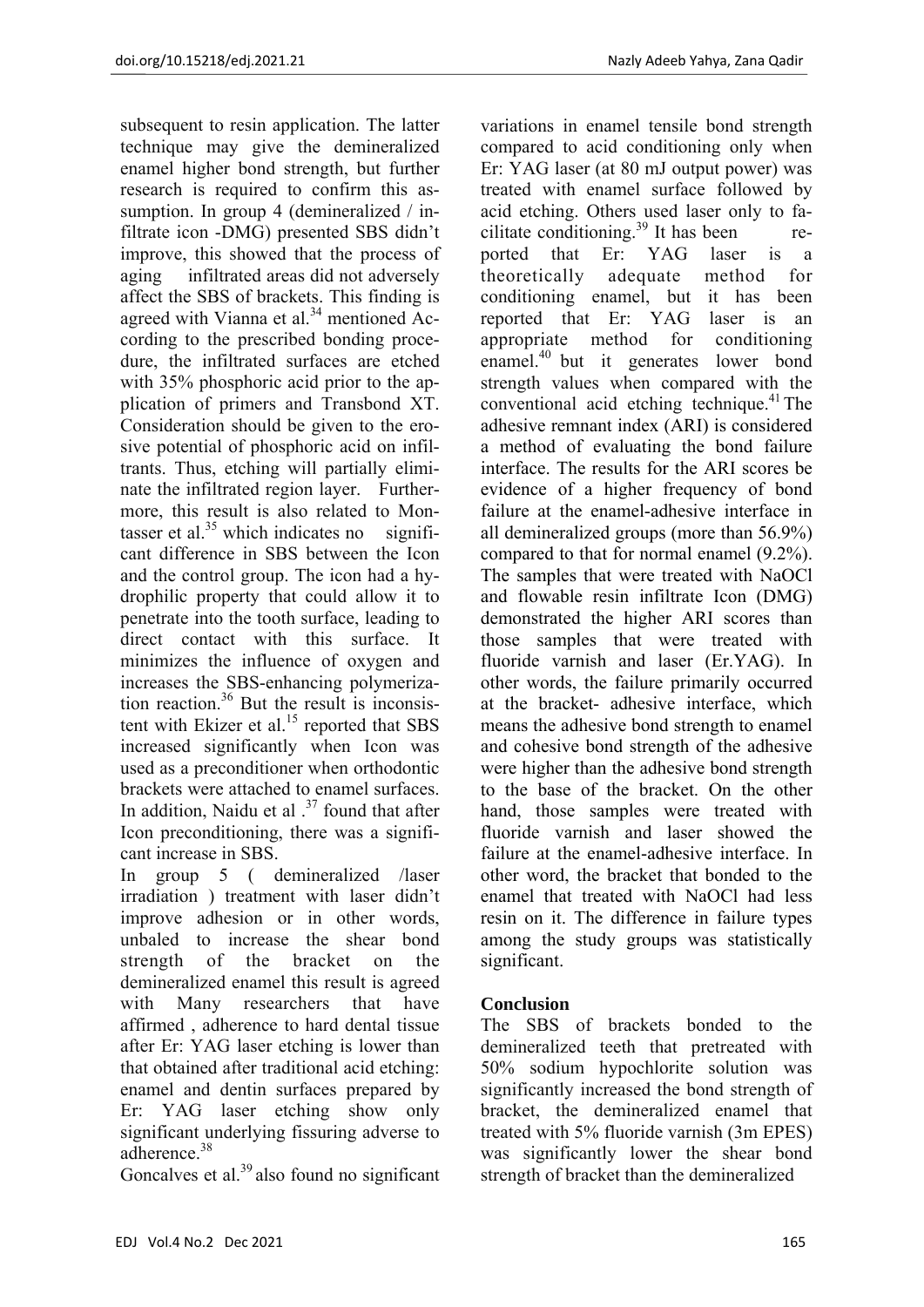enamel with no treatment. Laser (Err, Cr:YSGG laser (Waterlase® iPlusTM) and infiltrant resin ( Icon -DMG ) failed to improve the shear bond.

## **Conflicts of interest**

The authors report no conflicts of interest.

## **References**

- 1. Mahoney EK. The treatment of localized hy‐ poplastic and hypomineralised defects in first permanent molars. N Z Dent J .2001;97:1‐5.
- 2. Hadler‐Olsen S, Sandvik K, El‐Agroudi MA, Ogaard B. The incidence of caries and white spot lesions in orthodontically treated adolescents with a comprehensive caries prophylactic regimen‐‐a prospective study. Eur J Orthod. 2011
- 3. Zachrisson BU, Zachrisson S. Caries incidence and orthodontic treatment with fixed appliance. Scand J Dent Res. 1971; 79:183–92.
- 4. Mitchell L. Decalcification during orthodontic treatment with fixed appliances–an overview. Br J Orthod. 1992; 19:199–205.
- 5. Zachrisson BU. A post-treatment evaluation of direct bonding in orthodontics. Am J Orthod. 1977; 71:173–89.
- 6. Murphy TC, Willmot DR, Rodd HD. Management of post‐ orthodontic demineralized white lesions with micro abrasion: a quantitative assessment. Am J Orthod Dentofacial Orthop. 2007; 131:27– 33.
- 7. Shahabi M, Moosavi H, Gholami A, Ahrari F. In vitro effects of several surface preparation meth‐ ods on shear bond strength of orthodontic brack‐ ets to caries‐like lesions of enamel. Eur J Paediatr Dent. 2012; 13:197–202.
- 8. Mathu‐Muju K, Wright JT. Diagnosis and treat‐ ment of molar incisor hypomineralization. Compend Contin Educ Dent. 2006; 27:604‐10;
- 9. William V, Messer LB, Burrow MF. Molar incisor hypomineralization: review and recommenda‐ tions for clinical management. Pediatr Dent. 2006; 28:224‐32.
- 10. Saroglu I, Aras S, Oztas D. Effect of deproteiniza‐ tion on composite bond strength in hypocalcified amelogenesis imperfecta. Oral Dis. 2006; 12:305‐ 8.
- 11.Venezie RD, Vadiakas G, Christensen JR, Wright JT. Enamel pretreatment with sodium hypochlorite to enhance bonding in hypocalcified amelogenesis imperfecta: case report and SEM analysis. Pediatr Dent. 1994; 16:433‐6.
- 12.Benson PE, Shah AA, Millett DT, Dyer F, Parkin N, Vine RS. Fluorides, orthodontics and deminerali‐

zation: a systematic review. J Orthod. 2005; 32:102–14.

- 13.Ten Cate JM, Buijs MJ, Miller CC, Exterkate RA. Elevated fluoride products enhance remineraliza‐ tion of advancedenamel lesions. J Dent Res. 2008; 87:943–47.
- 14.Paris S, Hopfenmuller W, Meyer‐Lueckel H. Resin infiltra‐ tion of caries lesions: an efficacy random‐ ized trial. J Dent Res. 2010; 89:823–6.
- 15. Ekizer A, Zorba YO, Uysal T, Ayrikcil S. Effects of demineralization‐inhibition procedures on the bond strength of brackets bonded to demineral‐ ized enamel surface. Korean J Orthod. 2012; 42:17–22.
- 16. Basaran G, Ozer T, Berk N, Hamamci O. Etching enamel for orthodontics with an erbium, chro‐ mium:yttrium‐scandium‐gallium‐garnet laser system. Angle Orthod. 2007; 77(1):17–23.
- 17. Atashi MHA, Kachoei M. Does mechanical lock‐ ing‐base ceramic brackets reduce cracks at debonding? J Clin Exp Dent. 2012;4(5): 266‐70.
- 18. Montero, M.M.H., Vicente, A., Alfonso-Hernández, N., Jiménez‐López, M., Bravo‐ Gon‐ zález, L.‐A,. Comparison of shear bond strength of brackets recycled using micro sandblasting and industrial methods. Angle Orthod.2015; 85:461– 7.
- 19.Gupta N, Kumar D, Palla A. Evaluation of the ef‐ fect of three innovative recyling methods on the shear bond strength of stainless steel brackets‐an in vitro study. J Clin Exp Dent. 2017b; 9(4):550–5.
- 20. ISO/TS 11405:2015 ‐ Dentistry ‐‐ Testing of adhe‐ sion to tooth structure [Internet]. [cited 2018 Oct 15]. Available from: https://www.iso.org/ standard/62898.html
- 21. Moosavi H., Ahrari F, Mohamadipour H. The ef‐ fect of different surface treatments of demineral‐ ised enamel on microleakage under metal ortho‐ dontic brackets. Progress in orthodontics. Springeropen.J. 2013;14:2
- 22. Hicks MJ, Silverstone LM, Flaitz CM. A scanning electron microscopic and polarized light micro‐ scopic study of acid‐etching of caries‐like lesions in human tooth enamel treated with sodium fluo‐ ride in vitro. Arch Oral Biol.1984; 29:765–72.
- 23. Jean‐Pierre A, Anthony A, Maud D, Elsa V,Gilles T. White spots on enamel: Treatment protocol by superficial or deep infiltration (part 2). Interna‐ tional orthodontic. 2014; 12:1‐31
- 24.Monali B, Priya N, Aminah M, Parul S.Effect of laser and fluoride application for remineralization of the carious lesion: A Polarized Microscopic Study.International Journal of Contemporary Medical Research. 2017;4(2):489‐492
- 25. Akin M, Aksakalli S, Basciftci FA, Demir A. The effect of tooth bleaching on the shear bond